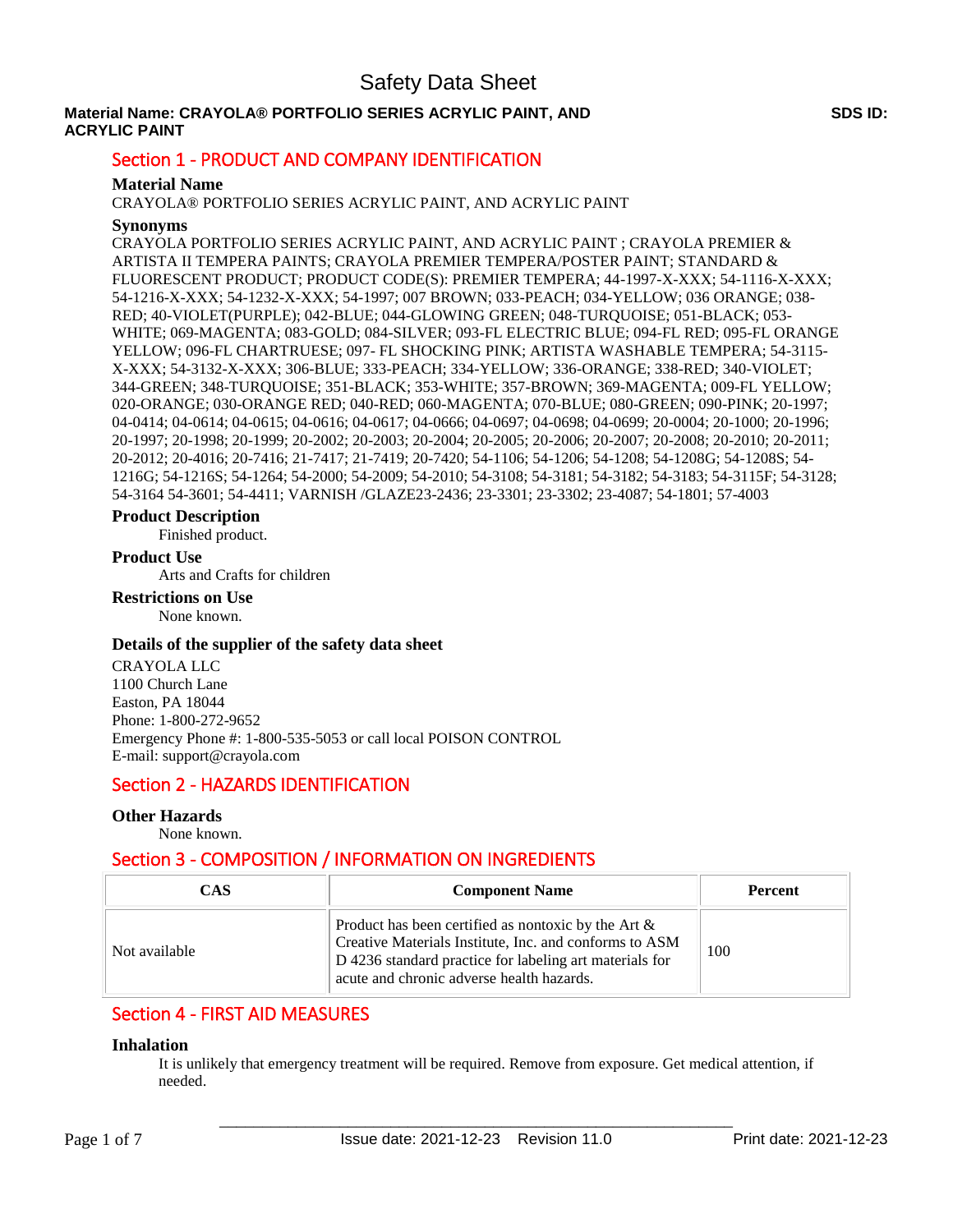# **Material Name: CRAYOLA® PORTFOLIO SERIES ACRYLIC PAINT, AND ACRYLIC PAINT**

## **Skin**

It is unlikely that emergency treatment will be required. If adverse effects occur, wash with soap or mild detergent and large amounts of water. Get medical attention, if needed.

## **Eyes**

It is unlikely that emergency treatment will be required. Flush eyes with plenty of water for at least 15 minutes. If eye irritation persists: Get medical advice/attention.

## **Ingestion**

Call a poison control center or doctor immediately for treatment advice.

## **Most Important Symptoms/Effects**

#### **Acute**

No information on significant adverse effects.

## **Delayed**

No information on significant adverse effects.

## **Indication of any immediate medical attention and special treatment needed**

# Treat symptomatically and supportively. Section 5 - FIRE FIGHTING MEASURES

## **Extinguishing Media**

**Suitable Extinguishing Media** 

Carbon dioxide, regular dry chemical, regular foam, water.

#### **Unsuitable Extinguishing Media**

None known.

# **Hazardous Combustion Products**

Oxides of carbon.

#### **Advice for firefighters**

Slight fire hazard.

#### **Fire Fighting Measures**

Move container from fire area if it can be done without risk. Use extinguishing agents appropriate for surrounding fire. Stay upwind and keep out of low areas. Avoid inhalation of material or combustion byproducts.

## **Special Protective Equipment and Precautions for Firefighters**

Wear protective clothing and equipment suitable for the surrounding fire.

# Section 6 - ACCIDENTAL RELEASE MEASURES

## **Personal Precautions, Protective Equipment and Emergency Procedures**

Wear personal protective clothing and equipment, see Section 8.

#### **Methods and Materials for Containment and Cleaning Up**

Stop leak if possible without personal risk. Absorb with sand or other non-combustible material. Collect spilled material in appropriate container for reuse or disposal.

# Section 7 - HANDLING AND STORAGE

## **Precautions for Safe Handling**

Wash thoroughly after handling.

## **Conditions for Safe Storage, Including any Incompatibilities**

Store and handle in accordance with all current regulations and standards. See original container for storage recommendations. Keep separated from incompatible substances.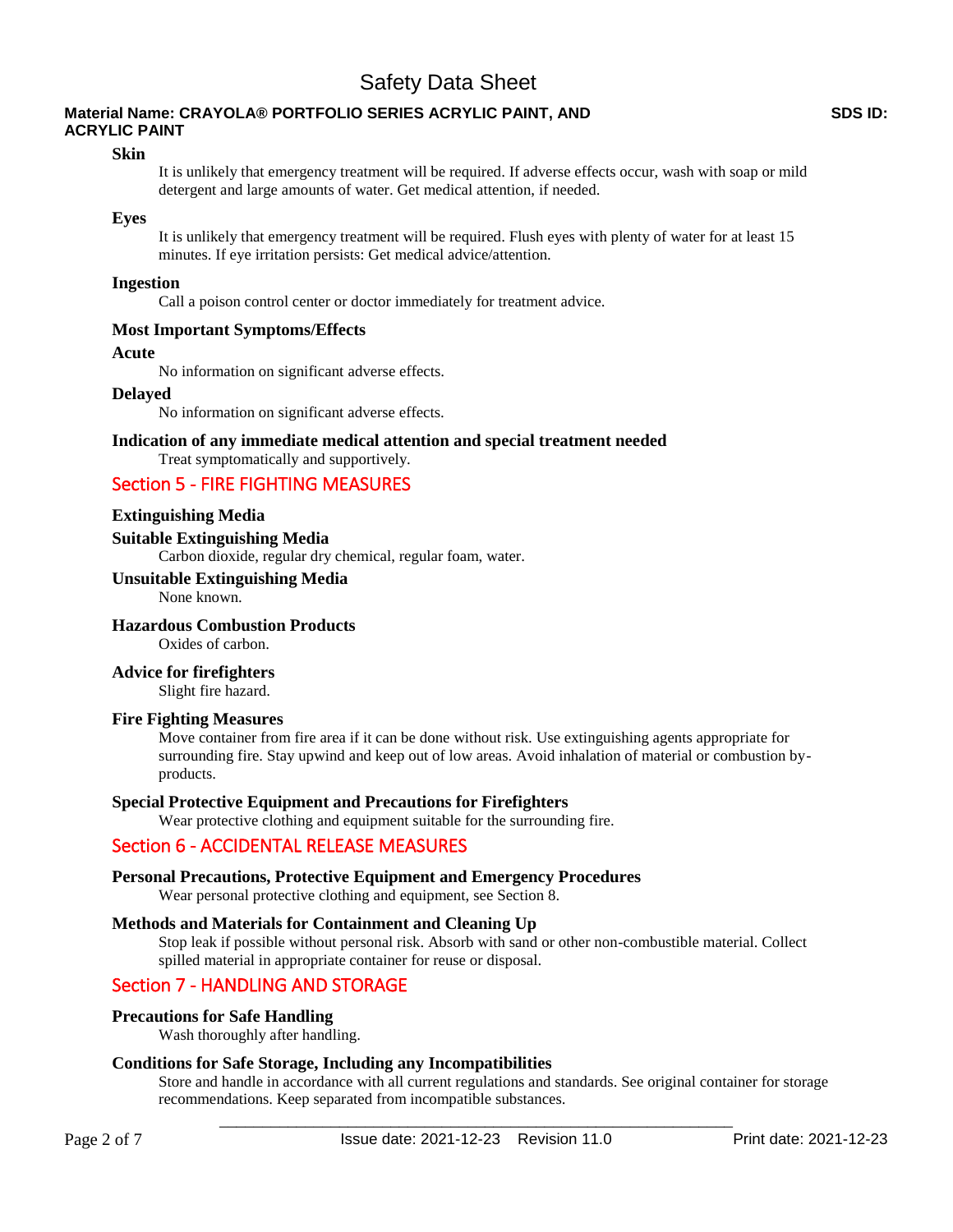# **Material Name: CRAYOLA® PORTFOLIO SERIES ACRYLIC PAINT, AND ACRYLIC PAINT**

# **Incompatible Materials**

Oxidizing agents.

# Section 8 - EXPOSURE CONTROLS / PERSONAL PROTECTION

## **ACGIH - Threshold Limit Values - Biological Exposure Indices (BEI)**

There are no biological limit values for any of this product's components.

## **Engineering Controls**

Based on available information, additional ventilation is not required.

# **Individual Protection Measures, such as Personal Protective Equipment**

## **Eye/face protection**

Eye protection not required under normal conditions.

#### **Skin Protection**

Protective clothing is not required under normal conditions.

# **Respiratory Protection**

No respirator is required under normal conditions of use. Under conditions of frequent use or heavy exposure, respiratory protection may be needed.

## **Glove Recommendations**

Protective gloves are not required under normal conditions.

# Section 9 - PHYSICAL AND CHEMICAL PROPERTIES

| <b>Appearance</b>                          | various colors<br>liquid | <b>Physical State</b>                             | liquid                  |
|--------------------------------------------|--------------------------|---------------------------------------------------|-------------------------|
| Odor                                       | slight odor.             | Color                                             | Not<br>available        |
| <b>Odor Threshold</b>                      | Not available            | pН                                                | $8.5 - 9$               |
| <b>Melting Point</b>                       | Not available            | <b>Boiling Point</b>                              | > $100 °C$              |
| <b>Boiling Point Range</b>                 | Not available            | <b>Freezing point</b>                             | Not<br>available        |
| <b>Evaporation Rate</b>                    | Not available            | Flammability (solid, gas)                         | <b>Not</b><br>available |
| <b>Autoignition</b><br><b>Temperature</b>  | Not available            | <b>Flash Point</b>                                | <b>Not</b><br>available |
| Lower Explosive Limit Not available        |                          | <b>Decomposition temperature</b>                  | <b>Not</b><br>available |
| <b>Upper Explosive Limit</b> Not available |                          | <b>Vapor Pressure</b>                             | <b>Not</b><br>available |
| Vapor Density (air=1)                      | Not available            | Specific Gravity (water=1)                        | <b>Not</b><br>available |
| <b>Water Solubility</b>                    | (Soluble)                | <b>Partition coefficient: n-</b><br>octanol/water | <b>Not</b><br>available |
| <b>Viscosity</b>                           | $44.5 - 45.5$            | <b>Kinematic viscosity</b>                        | Not<br>available        |
| <b>Solubility (Other)</b>                  | Not available            | <b>Density</b>                                    | $9.62 - 11.72$          |
|                                            |                          |                                                   |                         |

\_\_\_\_\_\_\_\_\_\_\_\_\_\_\_\_\_\_\_\_\_\_\_\_\_\_\_\_\_\_\_\_\_\_\_\_\_\_\_\_\_\_\_\_\_\_\_\_\_\_\_\_\_\_\_\_\_\_\_\_

## **SDS ID:**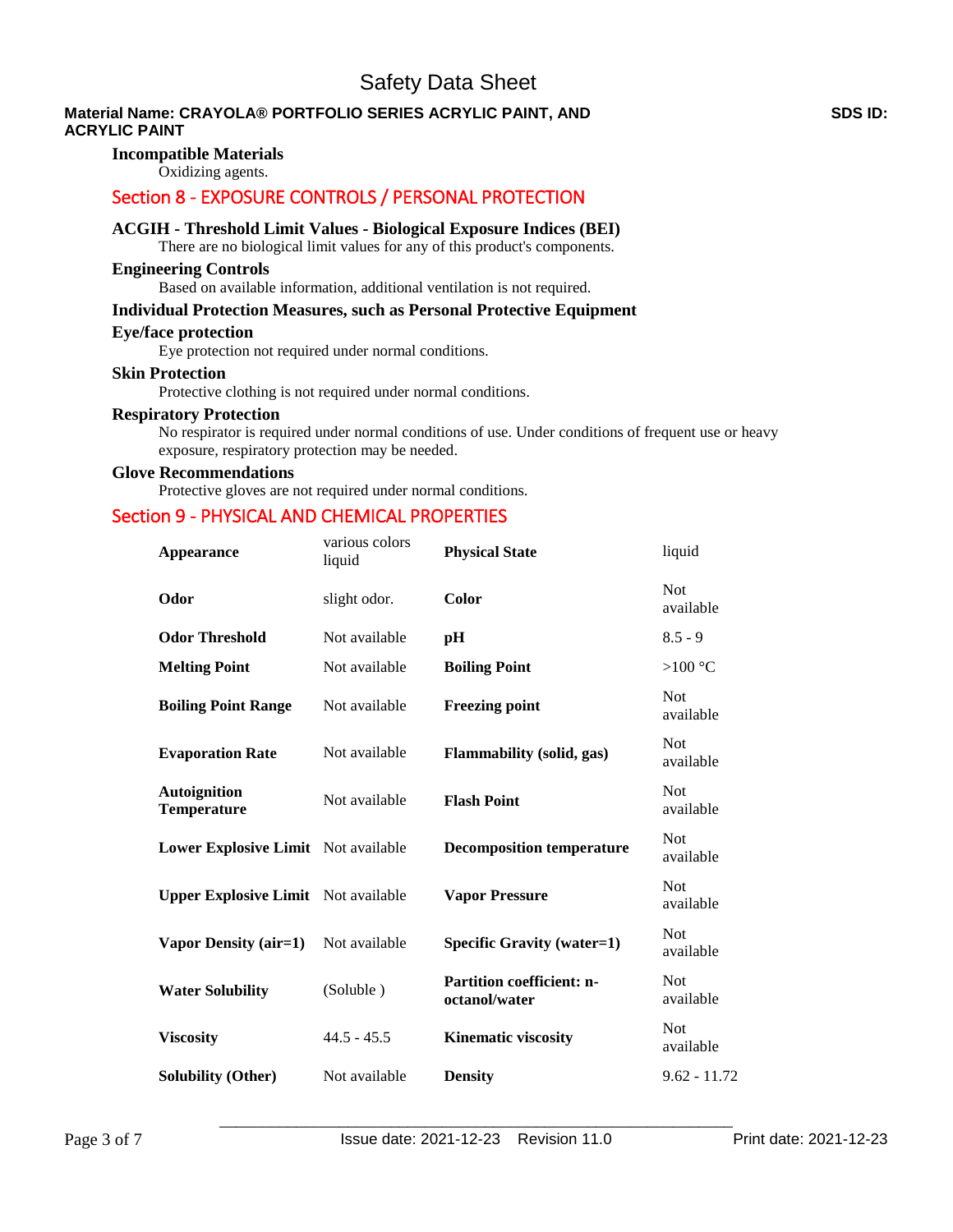**Material Name: CRAYOLA® PORTFOLIO SERIES ACRYLIC PAINT, AND ACRYLIC PAINT**

| <b>Physical Form</b>                                                 | Liquid.                                        | <b>Molecular Weight</b> | <b>Not</b><br>available                                                                                   |
|----------------------------------------------------------------------|------------------------------------------------|-------------------------|-----------------------------------------------------------------------------------------------------------|
| Section 10 - STABILITY AND REACTIVITY                                |                                                |                         |                                                                                                           |
| <b>Reactivity</b><br>No reactivity hazard is expected.               |                                                |                         |                                                                                                           |
| <b>Chemical Stability</b>                                            | Stable at normal temperatures and pressure.    |                         |                                                                                                           |
| <b>Possibility of Hazardous Reactions</b><br>Will not polymerize.    |                                                |                         |                                                                                                           |
| <b>Conditions to Avoid</b><br>None reported.                         |                                                |                         |                                                                                                           |
| <b>Incompatible Materials</b><br>Oxidizing agents.                   |                                                |                         |                                                                                                           |
| <b>Hazardous decomposition products</b><br>None known.               |                                                |                         |                                                                                                           |
| <b>Thermal decomposition products</b><br>Oxides of carbon.           |                                                |                         |                                                                                                           |
| Section 11 - TOXICOLOGICAL INFORMATION                               |                                                |                         |                                                                                                           |
| <b>Information on Likely Routes of Exposure</b><br><b>Inhalation</b> | No information on significant adverse effects. |                         |                                                                                                           |
| <b>Skin Contact</b>                                                  | No information on significant adverse effects. |                         |                                                                                                           |
| <b>Eye Contact</b>                                                   | No information on significant adverse effects. |                         |                                                                                                           |
| <b>Ingestion</b>                                                     | No information on significant adverse effects. |                         |                                                                                                           |
| <b>Acute and Chronic Toxicity</b>                                    |                                                |                         |                                                                                                           |
| <b>Component Analysis - LD50/LC50</b><br>identified.                 |                                                |                         | The components of this material have been reviewed in various sources and no selected endpoints have been |
| <b>Immediate Effects</b>                                             | No information on significant adverse effects. |                         |                                                                                                           |
| <b>Delayed Effects</b><br>None.                                      |                                                |                         |                                                                                                           |
| <b>Irritation/Corrosivity Data</b><br>None.                          |                                                |                         |                                                                                                           |
| <b>Respiratory Sensitization</b>                                     | No information available for the product.      |                         |                                                                                                           |
| <b>Dermal Sensitization</b>                                          | No information available for the product.      |                         |                                                                                                           |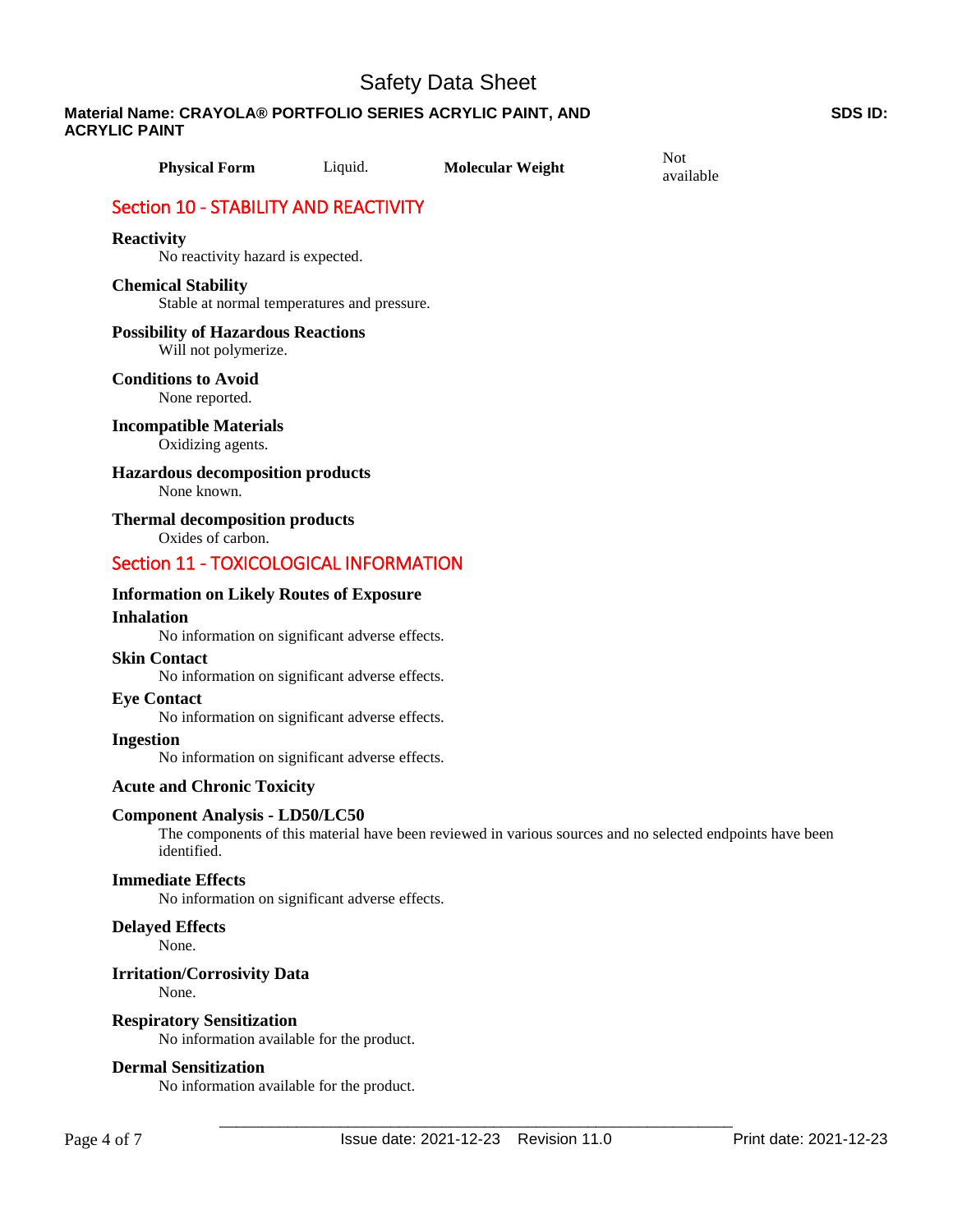# **Material Name: CRAYOLA® PORTFOLIO SERIES ACRYLIC PAINT, AND ACRYLIC PAINT**

#### **Component Carcinogenicity**

None of this product's components are listed by ACGIH, IARC, NTP, DFG or OSHA. No information available for the product.

## **Germ Cell Mutagenicity**

No information available for the product.

### **Tumorigenic Data**

No information available for the product.

#### **Reproductive Toxicity**

No information available for the product.

# **Specific Target Organ Toxicity - Single Exposure**

No target organs identified.

## **Specific Target Organ Toxicity - Repeated Exposure**

No target organs identified.

## **Aspiration hazard**

Not expected to be an aspiration hazard.

# **Medical Conditions Aggravated by Exposure**

No data available.

# Section 12 - ECOLOGICAL INFORMATION

## **Component Analysis - Aquatic Toxicity**

No LOLI ecotoxicity data are available for this product's components.

## **Persistence and Degradability**

No information available for the product.

## **Bioaccumulative Potential**

No information available for the product.

#### **Mobility**

No information available for the product.

# Section 13 - DISPOSAL CONSIDERATIONS

## **Disposal Methods**

Dispose of in accordance with all applicable federal, state and local regulations. Recycle if possible.

# Section 14 - TRANSPORT INFORMATION

**US DOT Information: UN/NA #:** Not regulated

**IATA Information: UN#:** Not regulated

**ICAO Information: UN#:** Not regulated

**IMDG Information: UN#:** Not regulated

**TDG Information: UN#:** Not regulated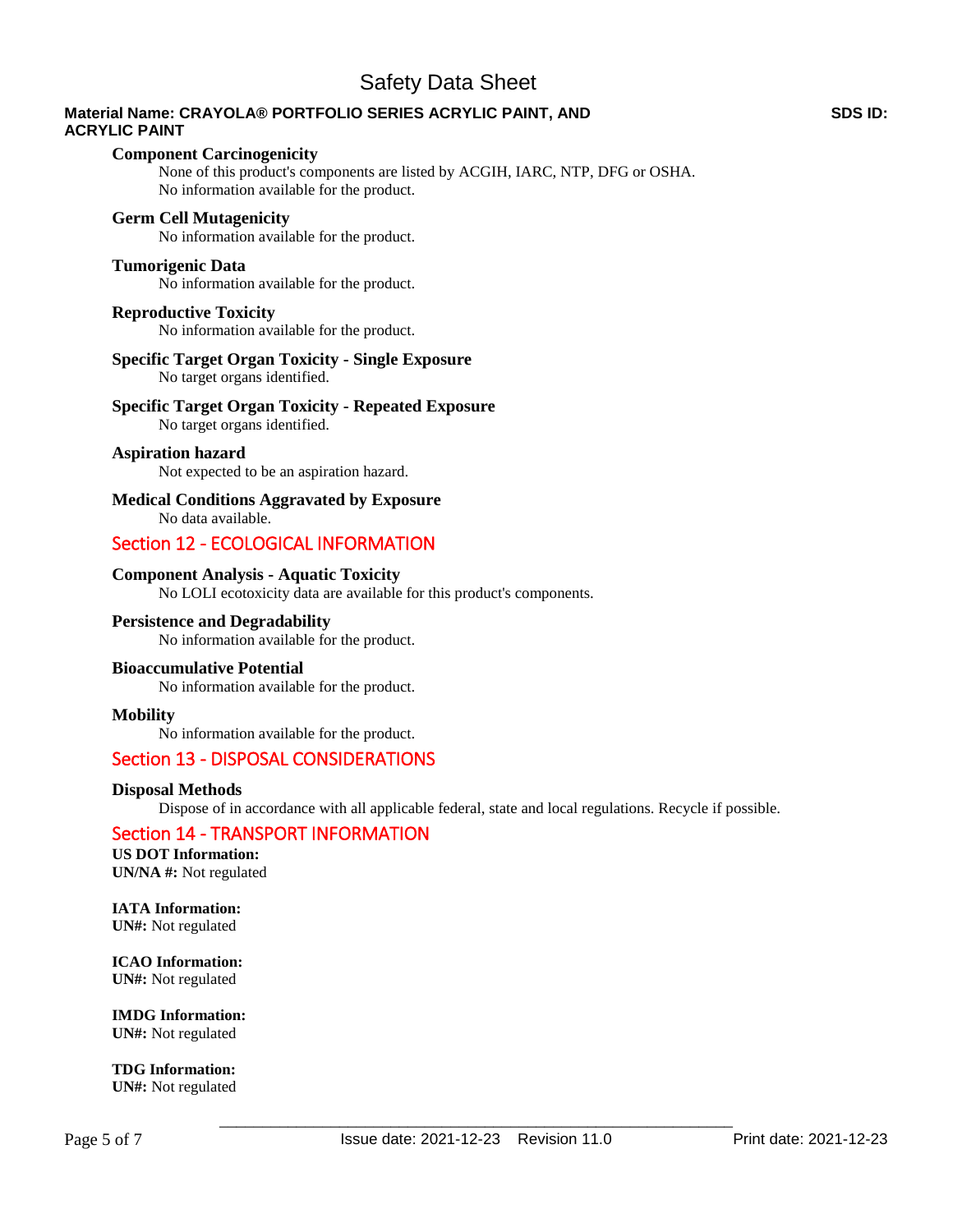# **Material Name: CRAYOLA® PORTFOLIO SERIES ACRYLIC PAINT, AND ACRYLIC PAINT**

## **International Bulk Chemical Code**

This material does not contain any chemicals required by the IBC Code to be identified as dangerous chemicals in bulk.

# Section 15 - REGULATORY INFORMATION

## **U.S. Federal Regulations**

None of this product's components are listed under SARA Sections 302/304 (40 CFR 355 Appendix A), SARA Section 313 (40 CFR 372.65), CERCLA (40 CFR 302.4), TSCA 12(b), or require an OSHA process safety plan.

## **SARA Section 311/312 (40 CFR 370 Subparts B and C) reporting categories**

No hazard categories applicable.

## **Component Analysis - Inventory**

**Product has been certified as nontoxic by the Art & Creative Materials Institute, Inc. and conforms to ASM D 4236 standard practice for labeling art materials for acute and chronic adverse health hazards. (Not available)**

|                                                                                                       |  |  |                | $\parallel$ US $\parallel$ CA $\parallel$ AU $\parallel$ CN $\parallel$ EU $\parallel$ JP - ENCS $\parallel$ JP - ISHL $\parallel$ KR KECI - Annex 1 $\parallel$ KR KECI - Annex 2 $\parallel$ |
|-------------------------------------------------------------------------------------------------------|--|--|----------------|------------------------------------------------------------------------------------------------------------------------------------------------------------------------------------------------|
| $\parallel$ No $\parallel$ No $\parallel$ No $\parallel$ No $\parallel$ No $\parallel$ No $\parallel$ |  |  | N <sub>0</sub> | No                                                                                                                                                                                             |

| KR - REACH CCA    MX    NZ    PH    TH-TECI    TW, CN    VN (Draft) |                                                             |  |    |                |
|---------------------------------------------------------------------|-------------------------------------------------------------|--|----|----------------|
| ll No                                                               | $\parallel$ No $\parallel$ No $\parallel$ No $\parallel$ No |  | No | N <sub>0</sub> |

# Section 16 - OTHER INFORMATION

## **NFPA Ratings**

Health: 1 Fire: 1 Instability: 0 Hazard Scale:  $0 =$  Minimal  $1 =$  Slight  $2 =$  Moderate  $3 =$  Serious  $4 =$  Severe

## **Summary of Changes**

10/19/2020 - Update to Section(s) 1.

## **Revision date**

09/13/2018

## **Key / Legend**

ACGIH - American Conference of Governmental Industrial Hygienists; ADR - European Road Transport; AU - Australia; BOD - Biochemical Oxygen Demand; C - Celsius; CA - Canada; CA/MA/MN/NJ/PA - California/Massachusetts/Minnesota/New Jersey/Pennsylvania\*; CAS - Chemical Abstracts Service; CERCLA - Comprehensive Environmental Response, Compensation, and Liability Act; CFR - Code of Federal Regulations (US); CLP - Classification, Labelling, and Packaging; CN - China; CPR - Controlled Products Regulations; DFG - Deutsche Forschungsgemeinschaft; DOT - Department of Transportation; DSD - Dangerous Substance Directive; DSL - Domestic Substances List; EC – European Commission; EEC - European Economic Community; EIN - European Inventory of (Existing Commercial Chemical Substances); EINECS - European Inventory of Existing Commercial Chemical Substances; ENCS - Japan Existing and New Chemical Substance Inventory; EPA - Environmental Protection Agency; EU - European Union; F - Fahrenheit; F - Background (for Venezuela Biological Exposure Indices); IARC - International Agency for Research on Cancer; IATA - International Air Transport Association; ICAO - International Civil Aviation Organization; IDL - Ingredient Disclosure List; IDLH - Immediately Dangerous to Life and Health; IMDG - International Maritime Dangerous Goods; ISHL - Japan Industrial Safety and Health Law; IUCLID - International Uniform Chemical Information Database; JP - Japan; Kow - Octanol/water partition coefficient; KR KECI Annex 1 - Korea Existing Chemicals Inventory (KECI) / Korea Existing Chemicals